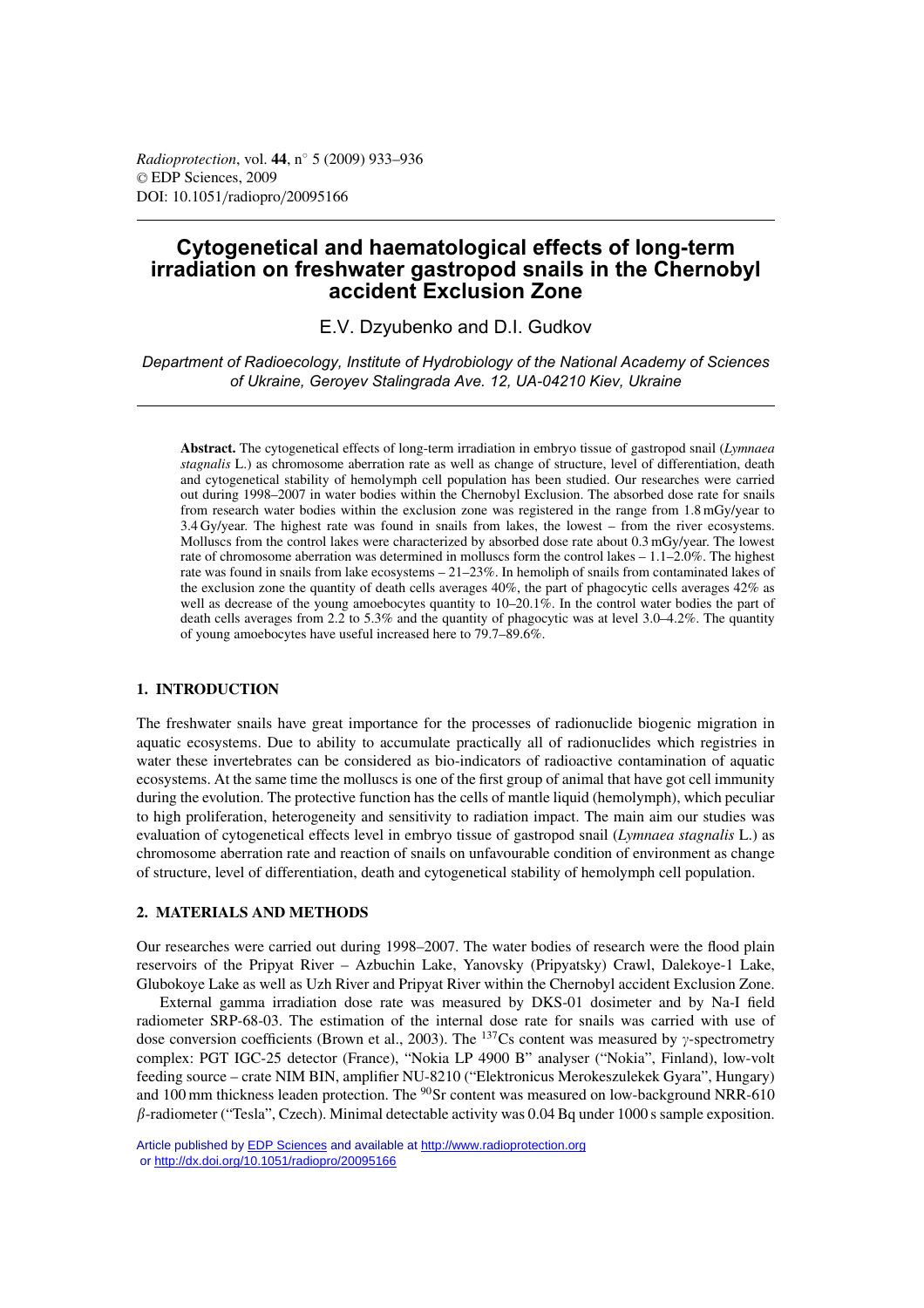#### 934 RADIOPROTECTION

 $^{238}$ Pu and  $^{239+240}$ Pu content in electrolytic samples was determined by  $\alpha$ -spectrometric tract by NUC-8192 impulse analyser ("Elektronicus Merokeszulekek Gyara", Hungary). The  $^{241}$ Am content was measured by x-ray-spectrometric line including x-ray detector EG&G Ortec LOAX-51370/20 CFG-SU-GMX ("EG&G Ortec", USA) and analyser "Nokia LP 4900 B". The results were measured in Bq/kg at natural humidity and the mistake of estimated radionuclide concentration fell within 15–20%.

We studied the rate of chromosome aberrations in cells of the snail's embryos. The chromosome aberration rate was measured by standard anaphase method (Pausheva, 1974). Haematological studies were carried out in mantle liquid of snails by the analysis of dead cells, young amoebocytes and phagocytic cells quantity (Majone et al., 1987; Dzyubo and Romanova, 1992). The results of the analyses compared to the data received for snails from conditionally "clean" lakes – Vyrlitsa, Opechen', Pidbirna, Goloseevo as well as Al'ta River, located within the Kiev City area and Kiev Region.

#### **3. RESULTS AND CONCLUSIONS**

The absorbed dose rate for snails from research water bodies within the Chernobyl exclusion zone was registered in the range from 1.8 mGy/year to 0.4 Gy/year. The highest rate was found in snails from lakes Dalekoye-1 and Glubokoye, the lowest – from the Pripyat River and Uzh River. Molluscs from the control lakes were characterised by absorbed dose rate about 0.3 mGy/year. The lowest rate of chromosome aberration was determined in molluscs form the three control lakes – Goloseevo, Vyrlitsa and Opechen'. The rate of chromosome aberration here was about 1.1–2.0%. About 3.3% of aberrant cells were registered in snail's embryo from the Pripyat River. In snails of Uzh River the aberration rate was about 2.3%. The high rate of aberration was found in snails from lakes within the dammed territory on the left-bank flood lands of the Pripyat River (Dalekoye-1 Lake and Glubokoye Lake) – 21–22%. In the embryo tissue of snails from Yanovsky Crawl chromosome aberration rate was about 18% and in Azbuchin Lake – about 23% (Fig. 1).



**Figure 1.** Chromosome aberration rate in snail embryos in water bodies within the Chernobyl accident Exclusion zone and control lakes within the Kiev City area.

The most functional and active elements of hemoliph of the snails are the granular amoebocytes, which have morphological and quantitative reaction on the physiological changes of organism. At the decrease of adsorbed dose rate coses the decrease of young amoebocytes quantity in hemoliph.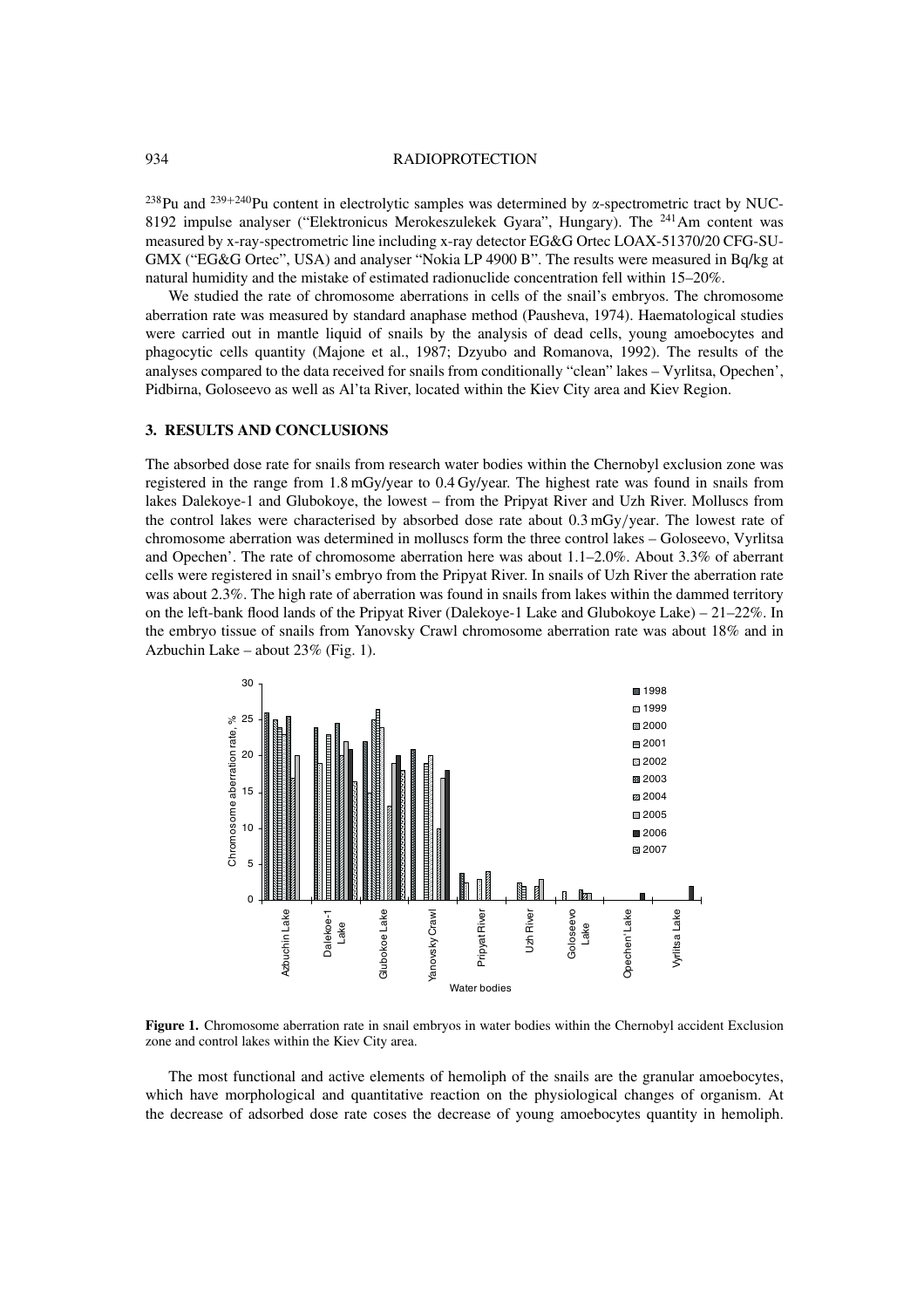#### ECORAD 2008 935

The decrease of total agranulocyte quantity in cell population occurs due to decrease of amoebocytes quantity and due to increase of granulocyte quantity, which involves in phagocytic reaction. In hemoliph of snails from Dalekoye-1 Lake, Azbuchin Lake and Glubokoye Lake the quantity of dead cells averages 36.2%, 39.2% and 43.8% respectively, the part of phagocytic cells averages 44.3%, 41.2% and 45.0%, as well as decrease of the young amoebocytes quantity to 13.2%, 20.1% and 9.5% respectively. The insignificant quantity of abnormal cells and micronuclei has been observed here as well. In conditionally "clean" water bodies the part of dead cells averages from 2.2 to 5.3% and the quantity of phagocytic was at level 3.0–4.2%. The quantity of young amoebocytes have increased here to 79.7–89.6% (Fig. 2).



**Figure 2.** Ratio of different types of amoebocytes in the mantle liquid of snails in water bodies within the Chernobyl accident Exclusion zone and control lakes within the Kiev City area and Kiev Region.

Different radiation effects in hydrobionts within the Chernobyl exclusion zone have been registered in post-accident period. Some of these effects disappear shortly, while an increasing importance is expected by the remote consequences – genetic damages induced by a long-term irradiation. These remote consequences are a long-drawn realization of changes in molecules of heredity, where the initial molecular damages have a latent period without any display and can be transferred through the many generations of cells to be a reason of genome instability in future.

The long-term impact of low dose irradiation in aquatic ecosystems, especially in closed water bodies within the Chernobyl exclusion zone, is shown by the increased level of chromosome aberrations and, connected with it, reproductive death of cells.

It seems extremely important to continue investigations devoted to reconstruction of dose rate on natural populations and organization of regular cytogenetic monitoring within contaminated territories, which is necessary for forecasting and prevention of the negative remote consequences of radiation impact.

## **Acknowledgements**

This study was supported by the Ministry of Ukraine on the Emergency and Affairs of Population Protection Against the Consequences of the Chernobyl Catastrophe and by the National Academy of Sciences of Ukraine as part of